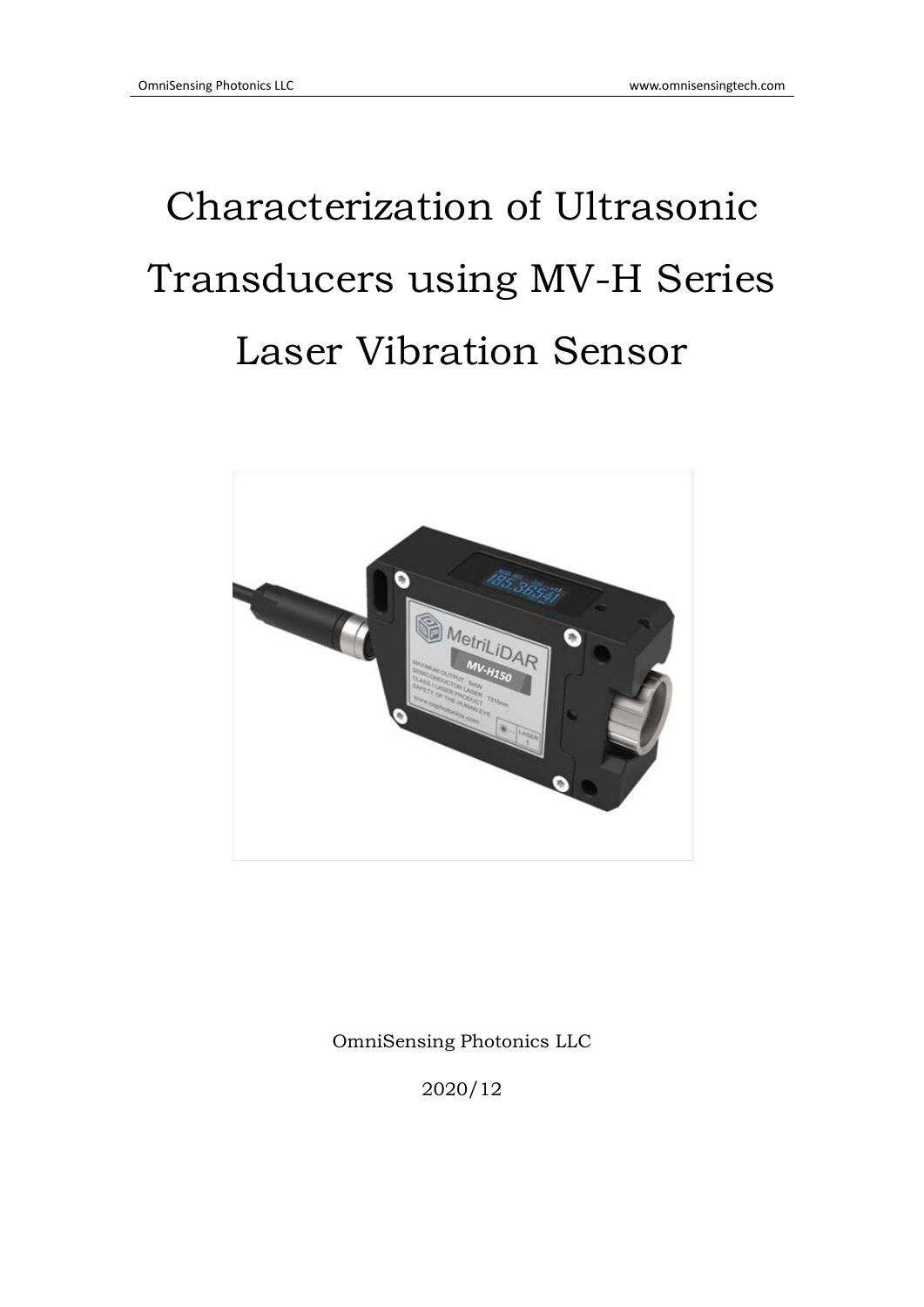# Content

| 3.2 Technical Benchmarks with Triangulation Method. |  |
|-----------------------------------------------------|--|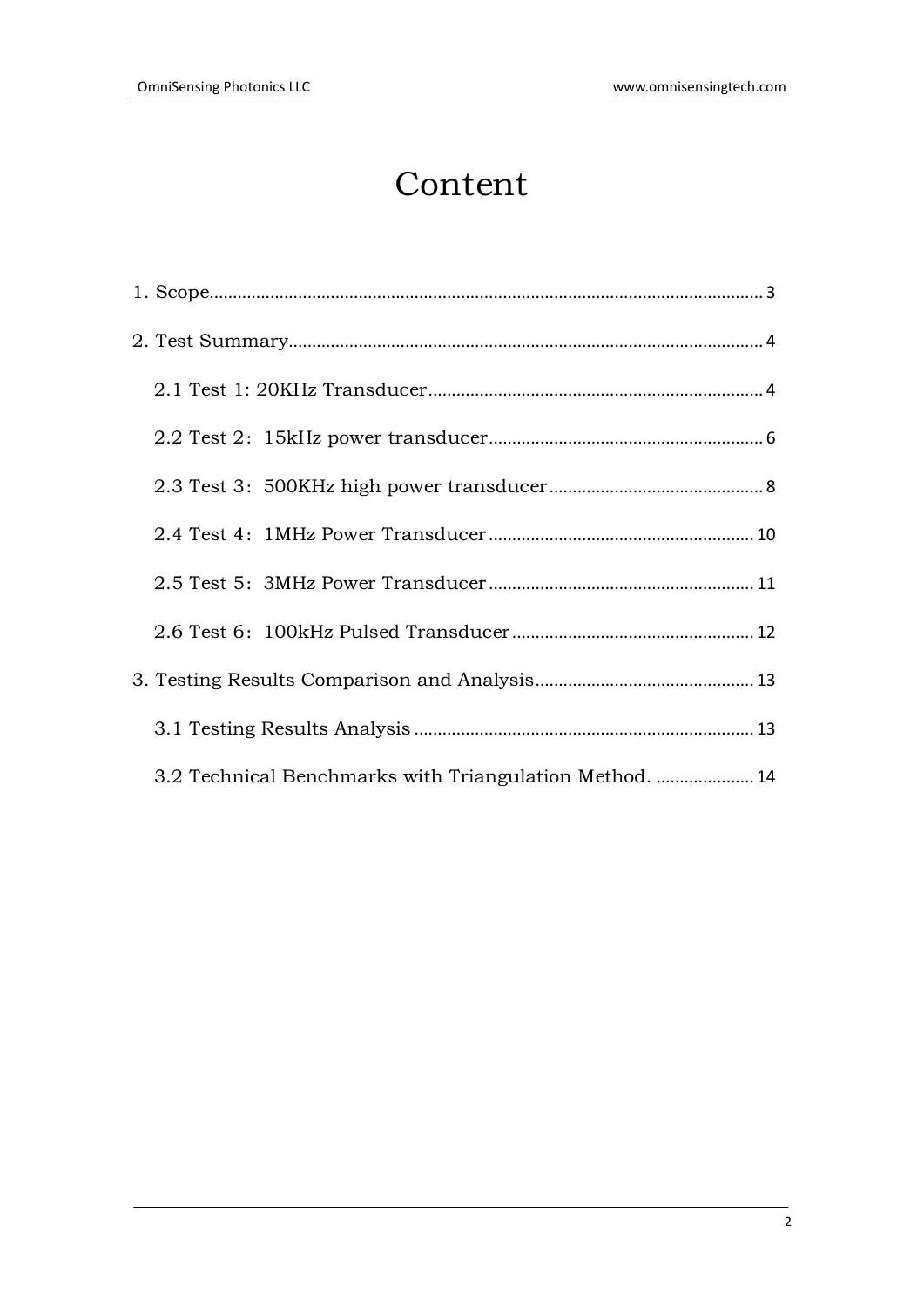# <span id="page-2-0"></span>1. Scope

Developed by OmniSensing Photonics (OSP), the MV-H series laser vibration sensor can measure sub-micron vibration signals up to 3.5MHz frequency range mainly due to its 5MSPS high-speed sampling rate and nanometer scale resolution. This type laser vibration sensor is suitable for ultrasonic transducer testing/calibration as it can record real time displacement on the transducer surface. In this document, it summarizes the testing results of several vibration tests carried out on 6 different types of ultrasonic transducer using OSP's MV-H laser vibration sensor.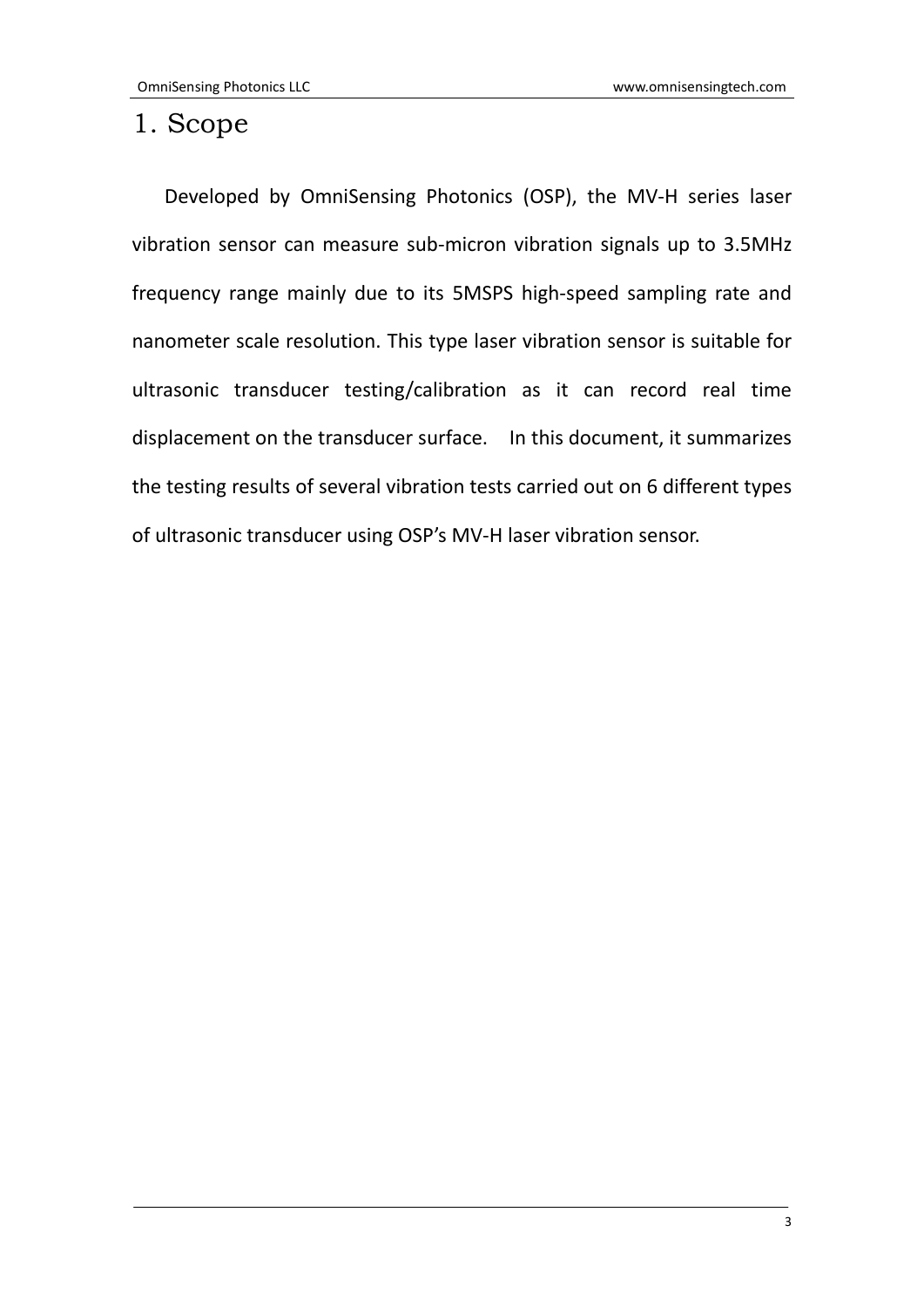# <span id="page-3-0"></span>2. Test Summary

# <span id="page-3-1"></span>2.1 Test 1: 20KHz Transducer

Fig. 1 shows the testing setup that is used to perform the vibration test on a 20KHz ultrasonic transducer. The MV-H laser vibration sensor is placed about 15cm away from the sample. In this test, the vibrations at both the center and edge of the transducer were measured.



Fig. 1: Testing setup for 20KHz transducer

Table 1 summarized the 10 times test results at the center of a 20KHz transducer with better than 1µm repeatability.

| $\overline{1}$ | <b>Sample</b><br><b>Frequency</b> | <b>Working</b> Testing position | <b>Tested Frequency</b><br>(Hz) | <b>Tested Amplitude</b><br>(um) |
|----------------|-----------------------------------|---------------------------------|---------------------------------|---------------------------------|
| 1              | 20Khz                             | Center                          | 19841.8                         | 27.546                          |
| 2              | 20Khz                             | Center                          | 19842.1                         | 27.560                          |
| 3              | 20Khz                             | Center                          | 19842.0                         | 27.499                          |
| 4              | 20Khz                             | Center                          | 19841.8                         | 27.443                          |
| 5              | 20Khz                             | Center                          | 19841.7                         | 27.506                          |

#### Table 1a: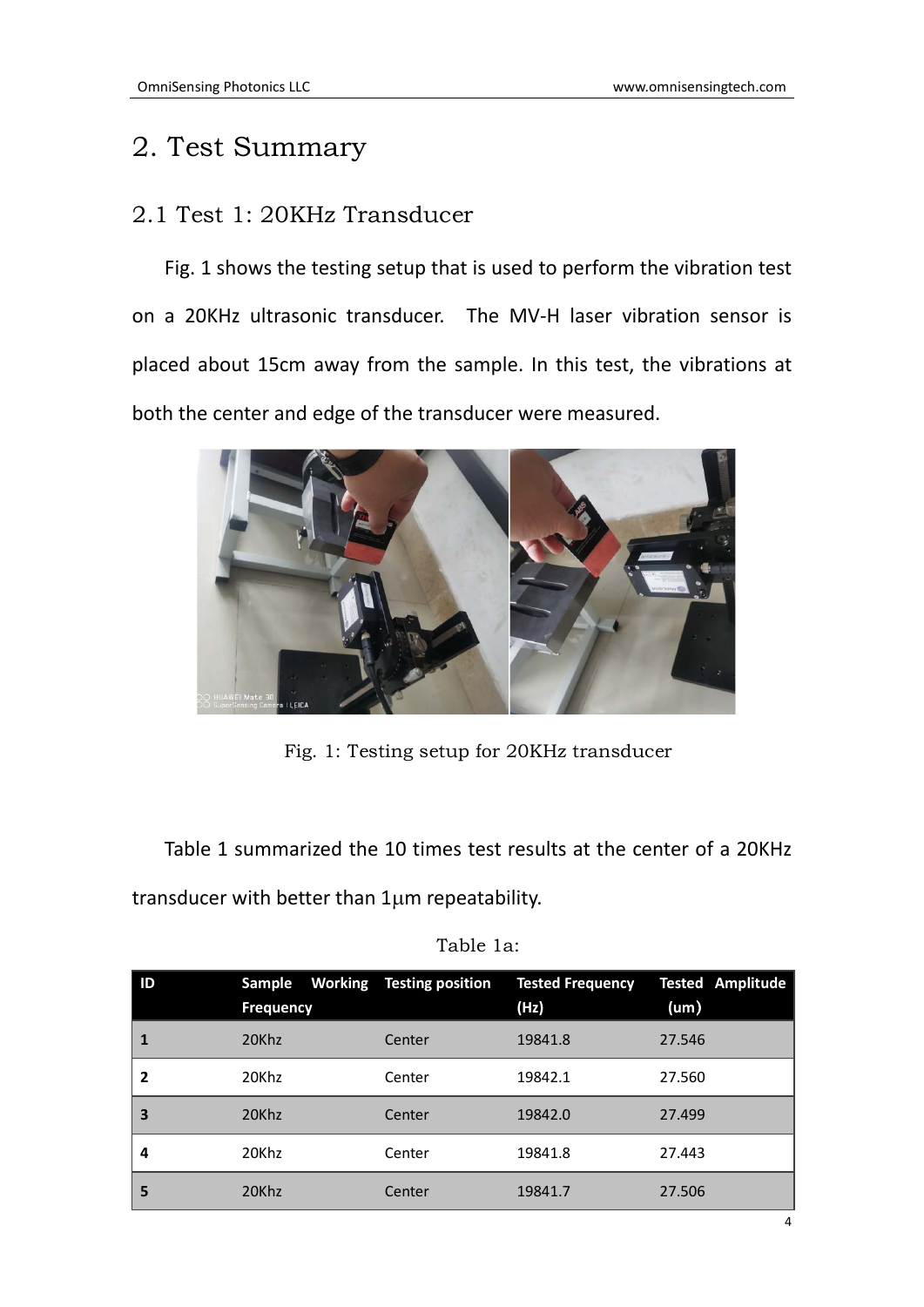|    | <b>OmniSensing Photonics LLC</b> | www.omnisensingtech.com |         |        |
|----|----------------------------------|-------------------------|---------|--------|
| 6  | 20Khz                            | Center                  | 19841.5 | 27.753 |
|    | 20Khz                            | Center                  | 19841.3 | 27.556 |
| 8  | 20Khz                            | Center                  | 19841.1 | 27.571 |
| 9  | 20Khz                            | Center                  | 19841.0 | 27.509 |
| 10 | 20Khz                            | Center                  | 19840.9 | 27.463 |

Similarly, the table 1b shows the results of 10 times test at the edge of

the same 20KHz transducer with better than 1µm repeatability.

| ID                      | <b>Sample</b><br><b>Frequency</b> | <b>Working</b> Testing position | <b>Tested Frequency</b><br>(Hz) | <b>Tested Amplitude</b><br>(u <sub>m</sub> ) |
|-------------------------|-----------------------------------|---------------------------------|---------------------------------|----------------------------------------------|
| $\mathbf{1}$            | 20Khz                             | Right edge                      | 19840.8                         | 25.911                                       |
| $\mathbf{2}$            | 20Khz                             | Right edge                      | 19840.8                         | 25.953                                       |
| 3                       | 20Khz                             | Right edge                      | 19840.6                         | 25.631                                       |
| 4                       | 20Khz                             | Right edge                      | 19840.2                         | 25.649                                       |
| 5                       | 20Khz                             | Right edge                      | 19840.1                         | 25.846                                       |
| 6                       | 20Khz                             | Right edge                      | 19840.0                         | 26.034                                       |
| $\overline{\mathbf{z}}$ | 20Khz                             | Right edge                      | 19839.8                         | 25.744                                       |
| 8                       | 20Khz                             | Right edge                      | 19839.8                         | 25.818                                       |
| 9                       | 20Khz                             | Right edge                      | 19839.7                         | 25.875                                       |
| 10                      | 20Khz                             | Right edge                      | 19839.6                         | 25.808                                       |

Table 1b:

Fig. 2 shows the typical vibration signals in time domain and its spectrums for both tests.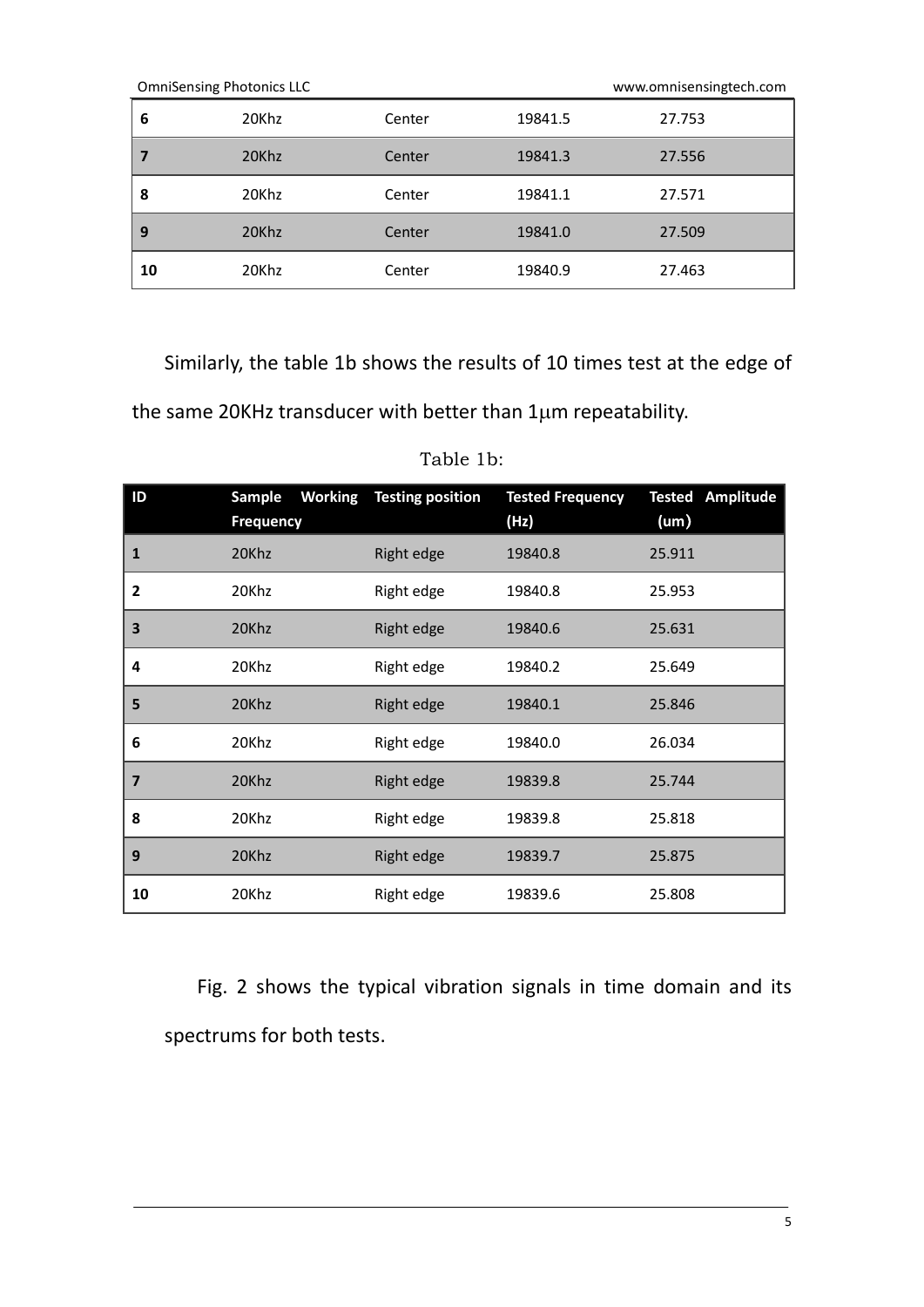OmniSensing Photonics LLC www.omnisensingtech.com



Fig. 2: Typical vibration waveform & spectrum of a 20KHz transducer

#### <span id="page-5-0"></span>2.2 Test 2:15kHz power transducer

Fig. 3 shows the testing setup that is used to perform the vibration test on a 15KHz ultrasonic transducer. The MV-H laser vibration sensor is placed about 15cm away from the sample. In this test, the vibrations at

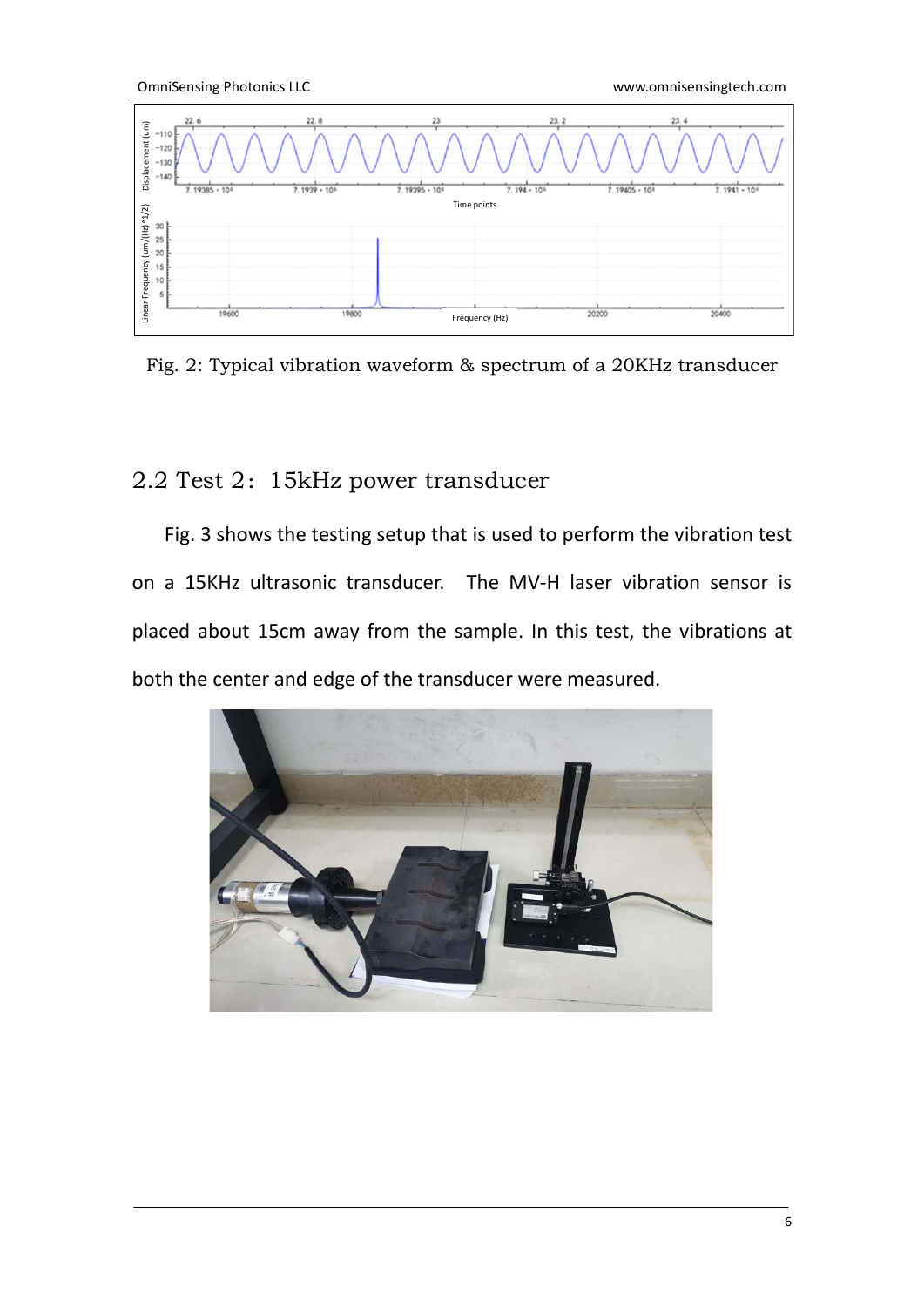

Fig. 3: Testing setup for 15KHz transducer

Table 2a summarized the 10 times test results at the center of a 15KHz transducer with better than 1µm repeatability.

| ID                      | <b>Sample Working</b><br><b>Frequency</b> | <b>Testing position</b> | <b>Tested Frequency</b><br>(Hz) | <b>Amplitude</b><br><b>Tested</b><br>$(u_m)$ |
|-------------------------|-------------------------------------------|-------------------------|---------------------------------|----------------------------------------------|
| $\mathbf{1}$            | 15Khz                                     | Center                  | 15030.1                         | 43.424                                       |
| $\mathbf{2}$            | 15Khz                                     | Center                  | 15029.7                         | 44.617                                       |
| 3                       | 15Khz                                     | Center                  | 15029.6                         | 43.451                                       |
| 4                       | 15Khz                                     | Center                  | 15029.6                         | 43.742                                       |
| 5                       | 15Khz                                     | Center                  | 15029.5                         | 43.450                                       |
| 6                       | 15Khz                                     | Center                  | 15029.4                         | 43.629                                       |
| $\overline{\mathbf{z}}$ | 15Khz                                     | Center                  | 15029.3                         | 43.333                                       |
| 8                       | 15Khz                                     | Center                  | 15029.3                         | 43.439                                       |
| 9                       | 15Khz                                     | Center                  | 15029.2                         | 43.628                                       |
| 10                      | 15Khz                                     | Center                  | 15029.0                         | 43.377                                       |

Table 2a:

Table 2b summarized the 10 times test results at the center of a 15KHz transducer with better than 1µm repeatability.

Table 2b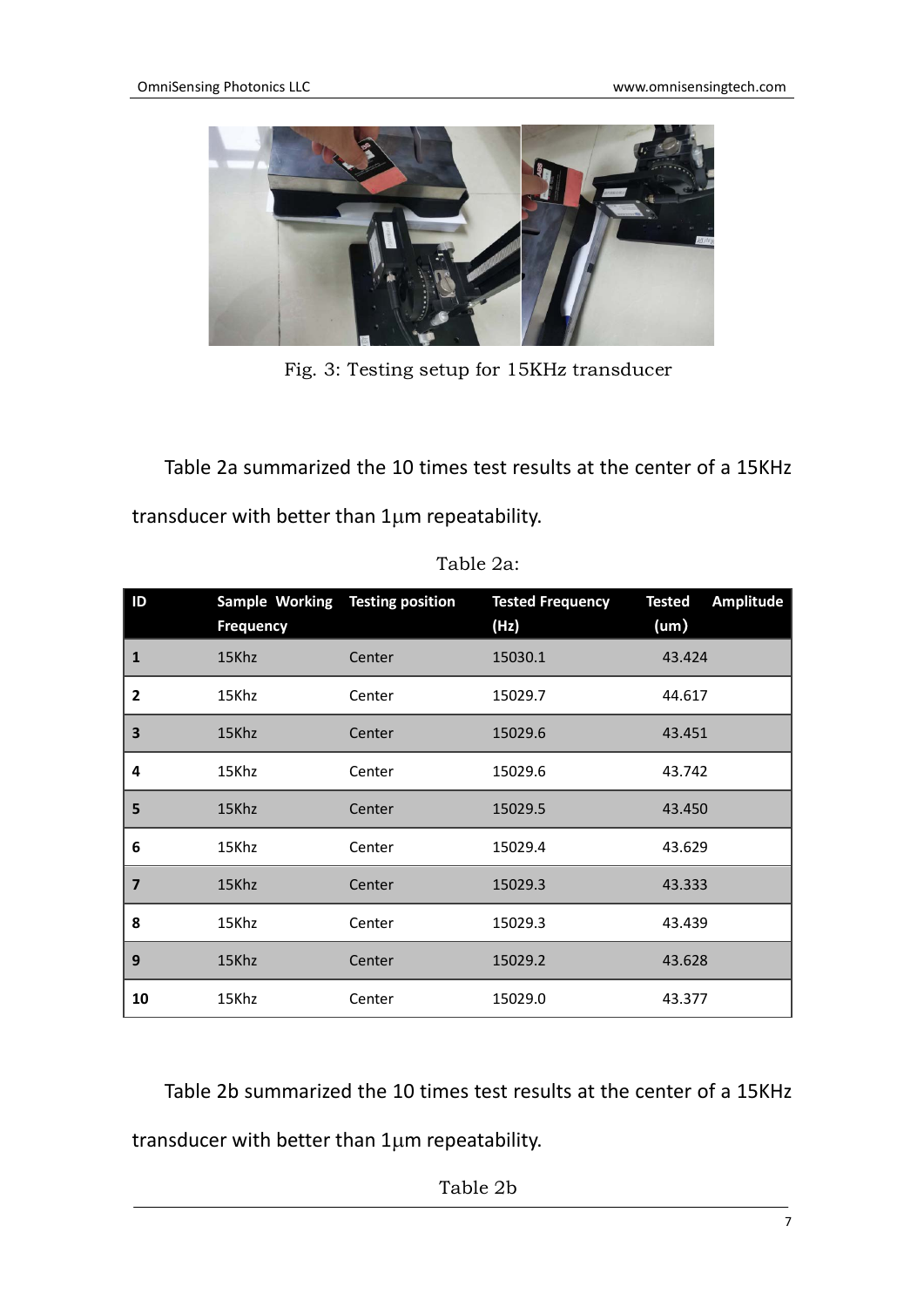|                | <b>OmniSensing Photonics LLC</b> |                |                         |                                 | www.omnisensingtech.com  |           |
|----------------|----------------------------------|----------------|-------------------------|---------------------------------|--------------------------|-----------|
| ID             | Sample<br><b>Frequency</b>       | <b>Working</b> | <b>Testing position</b> | <b>Tested Frequency</b><br>(Hz) | <b>Tested</b><br>$(u_m)$ | Amplitude |
| 1              | 15Khz                            |                | Right edge              | 15029.0                         | 38.002                   |           |
| $\mathbf{2}$   | 15Khz                            |                | Right edge              | 15028.8                         | 38.621                   |           |
| 3              | 15Khz                            |                | Right edge              | 15028.6                         | 37.797                   |           |
| 4              | 15Khz                            |                | Right edge              | 15028.6                         | 36.001                   |           |
| 5              | 15Khz                            |                | Right edge              | 15028.5                         | 36.280                   |           |
| 6              | 15Khz                            |                | Right edge              | 15028.4                         | 36.241                   |           |
| $\overline{7}$ | 15Khz                            |                | Right edge              | 15028.2                         | 35.920                   |           |
| 8              | 15Khz                            |                | Right edge              | 15028.1                         | 35.904                   |           |
| 9              | 15Khz                            |                | Right edge              | 15028.1                         | 36.006                   |           |
| 10             | 15Khz                            |                | Right edge              | 15027.9                         | 35.810                   |           |

Fig. 4 shows the typical vibration signals in time domain and its spectrums for both tests.



Fig. 4: Typical vibration waveform and spectrum of a 15KHz transducer

# <span id="page-7-0"></span>2.3 Test 3: 500KHz high power transducer

Fig. 5 shows the testing setup that is used to perform the vibration test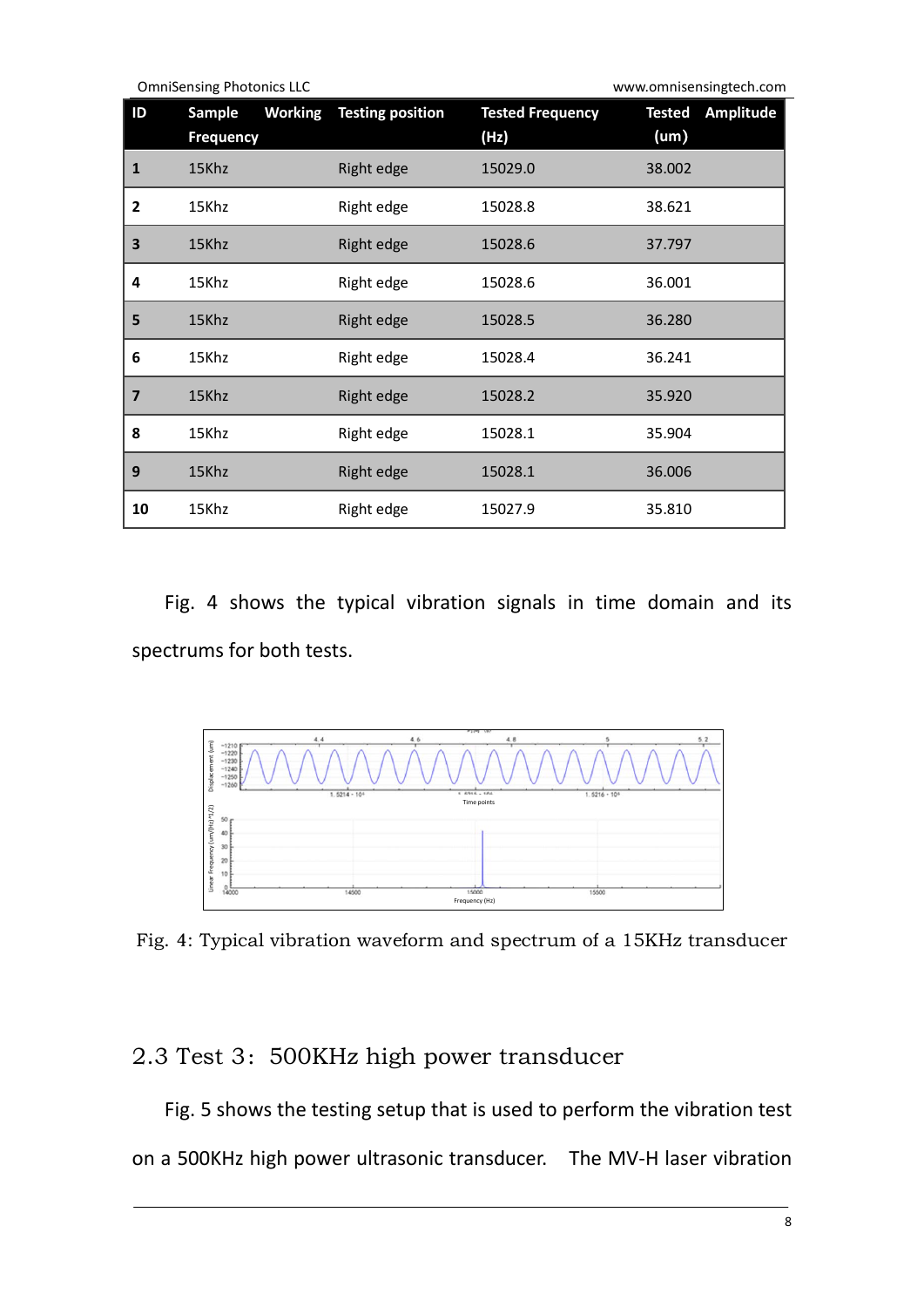sensor is placed about 15cm away from the sample. In this test, 4 testing points were selected, along from the center to the edge of the transducer (see Fig. 5). For each testing point, 3 groups of tests were performed, 15 seconds long for each test, 30 seconds in between.



Fig. 5: Testing setup for 500KHz high power transducer

Table 3 summarizes the testing results at each location. It's obvious that it needs higher testing resolution when testing high frequency (>100KHz) transducer. It turns out the MV-H can precisely measure the vibration, reaching nm scale resolution.

Table 3

| <b>Testing</b> |            |       | 2          |       |            | 3     |            | 4     |
|----------------|------------|-------|------------|-------|------------|-------|------------|-------|
| Location       |            |       |            |       |            |       |            |       |
| <b>Testing</b> | Freg. (Hz) | Amp.  | Freq. (Hz) | Amp.  | Freq. (Hz) | Amp.  | Freq. (Hz) | Amp.  |
| <b>Times</b>   |            | (num) |            | (num) |            | (num) |            | (num) |
| 1              | 506546     | 0.156 | 506566     | 0.064 | 506567     | 0.053 | 506571     | 0.014 |
| $\overline{2}$ | 506582     | 0.168 | 506473     | 0.079 | 506372     | 0.055 | 506117     | 0.014 |
| 3              | 506547     | 0.182 | 506488     | 0.077 | 506523     | 0.066 | 506178     | 0.016 |

Fig. 6 shows the typical vibration signals in time domain and its spectrums for all tests.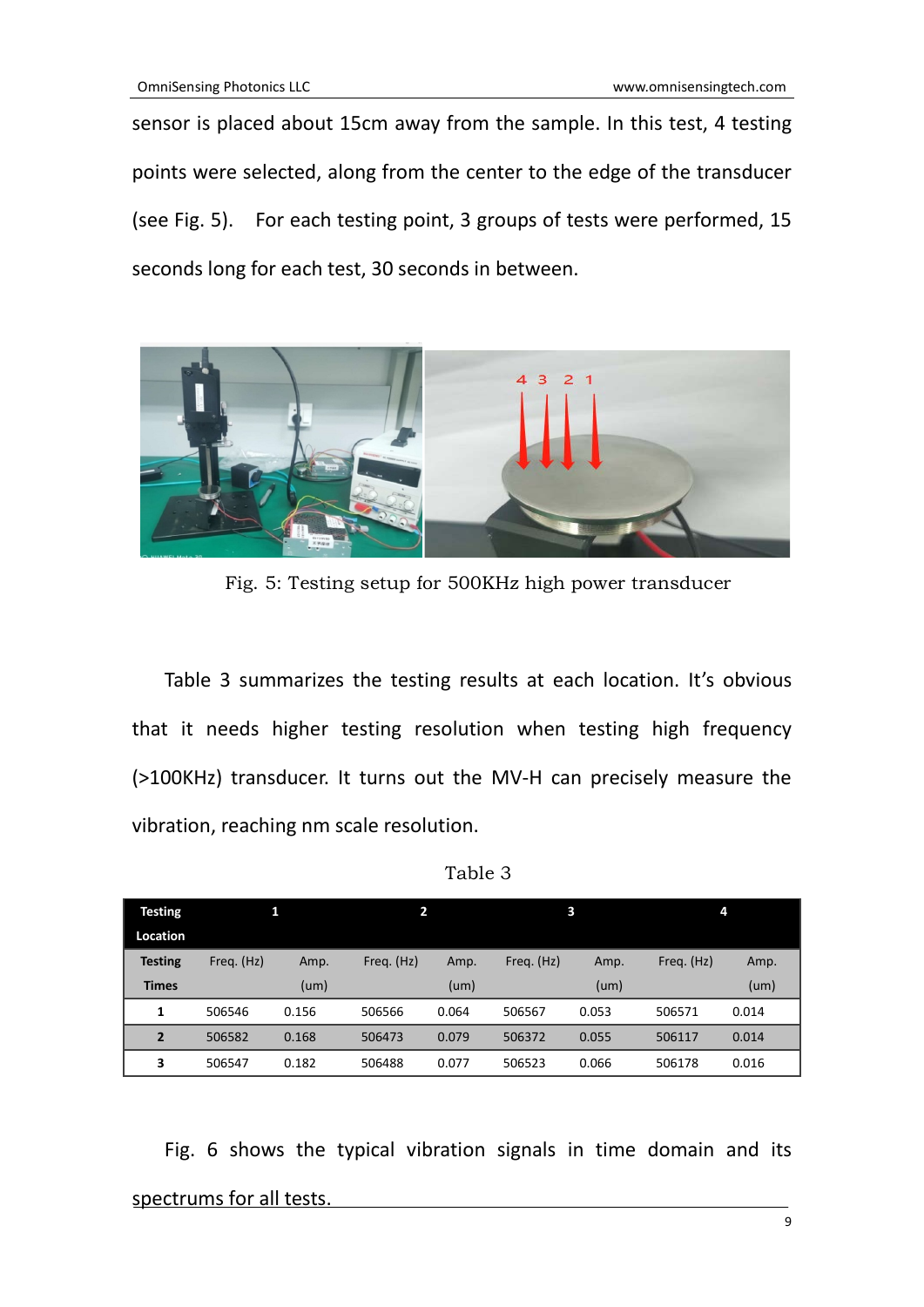

Fig. 6

#### <span id="page-9-0"></span>2.4 Test 4: 1MHz Power Transducer

Fig. 7 shows the testing setup that is used to perform the vibration test on a 1MHz high power ultrasonic transducer. The MV-H laser vibration sensor is placed about 15cm away from the sample. In this test, 4 testing points were selected, along from the center to the edge of the transducer (see Fig. 7). For each testing point, 3 groups of test were performed, 15 seconds long for each test, 30 seconds in between.



Fig. 7

Table 4 summarizes the testing results at each location.



| <b>TEM</b><br>-<br>теэинд | . . | - | ۰. | 25 |
|---------------------------|-----|---|----|----|
| cation<br>- 2             |     |   |    |    |
|                           |     |   |    |    |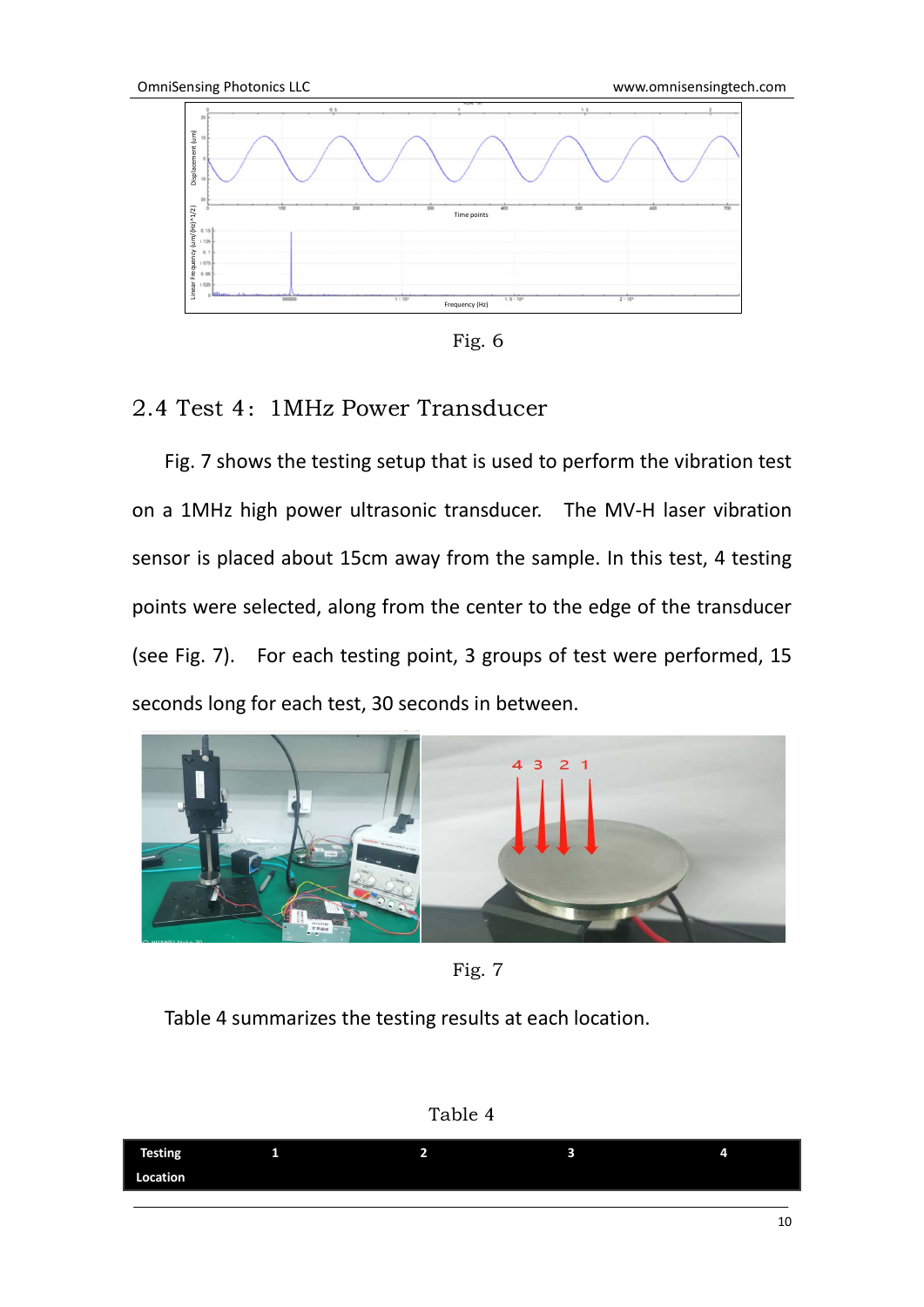|                | <b>OmniSensing Photonics LLC</b><br>www.omnisensingtech.com |       |            |       |            |       |            |       |  |  |  |
|----------------|-------------------------------------------------------------|-------|------------|-------|------------|-------|------------|-------|--|--|--|
| <b>Testing</b> | Freq. (Hz)                                                  | Amp.  | Freg. (Hz) | Amp.  | Freq. (Hz) | Amp.  | Freq. (Hz) | Amp.  |  |  |  |
| <b>Times</b>   |                                                             | (num) |            | (num) |            | (um)  |            | (num) |  |  |  |
| 1              | 1014311                                                     | 0.112 | 1015220    | 0.065 | 1013640    | 0.022 | 1013599    | 0.014 |  |  |  |
|                | 1014175                                                     | 0.122 | 1013931    | 0.077 | 1013843    | 0.02  | 1013449    | 0.014 |  |  |  |
| 3              | 1014790                                                     | 0.11  | 1013797    | 0.073 | 1013609    | 0.022 | 1013005    | 0.015 |  |  |  |

# <span id="page-10-0"></span>2.5 Test 5: 3MHz Power Transducer

Fig. 8 shows the testing setup that is used to perform the vibration test on a 3MHz high power ultrasonic transducer. The MV-H laser vibration sensor is placed about 15cm away from the sample. In this test, 4 testing points were selected, along from the center to the edge of the transducer (see Fig. 8). For each testing point, 3 groups of test were performed, 15 seconds long for each test, 30 seconds in between.



Fig. 8



| <b>Testing</b> | . . | ۰. | 74. |
|----------------|-----|----|-----|
| Location       |     |    |     |
|                |     |    |     |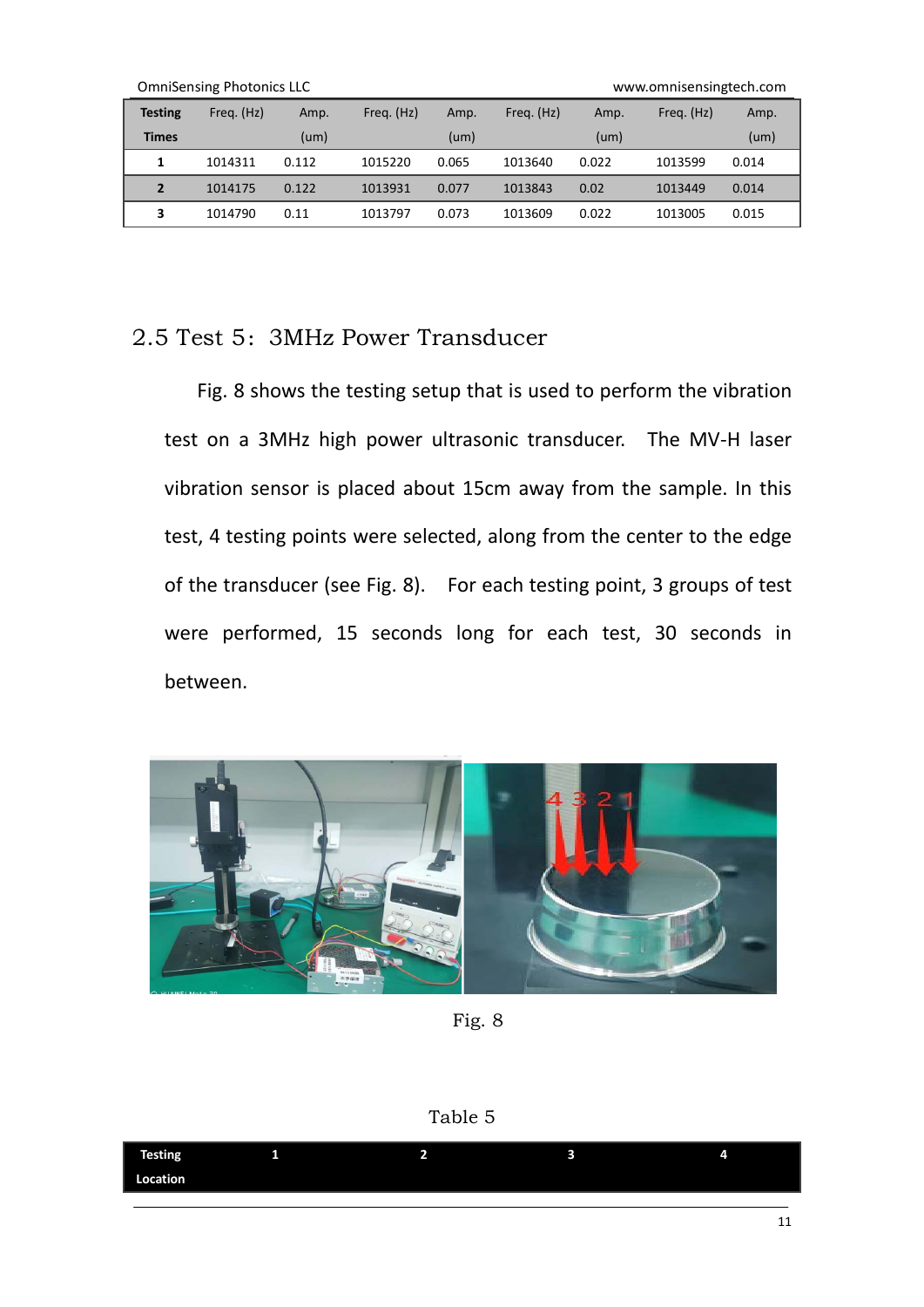|                | <b>OmniSensing Photonics LLC</b><br>www.omnisensingtech.com |       |            |       |            |       |            |                   |  |  |  |  |
|----------------|-------------------------------------------------------------|-------|------------|-------|------------|-------|------------|-------------------|--|--|--|--|
| <b>Testing</b> | Freq. (Hz)                                                  | Amp.  | Freg. (Hz) | Amp.  | Freg. (Hz) | Amp.  | Freq. (Hz) | Amp.              |  |  |  |  |
| <b>Times</b>   |                                                             | (num) |            | (num) |            | (um)  |            | (u <sub>m</sub> ) |  |  |  |  |
| 1              | 3115866                                                     | 0.017 | 3115740    | 0.007 | 3116178    | 0.007 | 3115684    | 0.004             |  |  |  |  |
| $\mathbf{2}$   | 3115647                                                     | 0.013 | 3115930    | 0.008 | 3115597    | 0.008 | 3115745    | 0.009             |  |  |  |  |
| 3              | 3115115                                                     | 0.019 | 3116110    | 0.007 | 3115666    | 0.009 | 3116084    | 0.005             |  |  |  |  |

Fig. 9 shows the typical vibration signals in time domain and its spectrums for all tests.



Fig. 9

# <span id="page-11-0"></span>2.6 Test 6: 100kHz Pulsed Transducer

Fig. 10 shows the testing setup that is used to perform the vibration test on a 100KHz pulsed ultrasonic transducer. The MV-H laser vibration sensor is placed about 15cm away from the sample. Since the MV-H sensor can record the real time displacement of the transducer, thus the real time spectrum can be calculated and displayed as well.



Fig. 10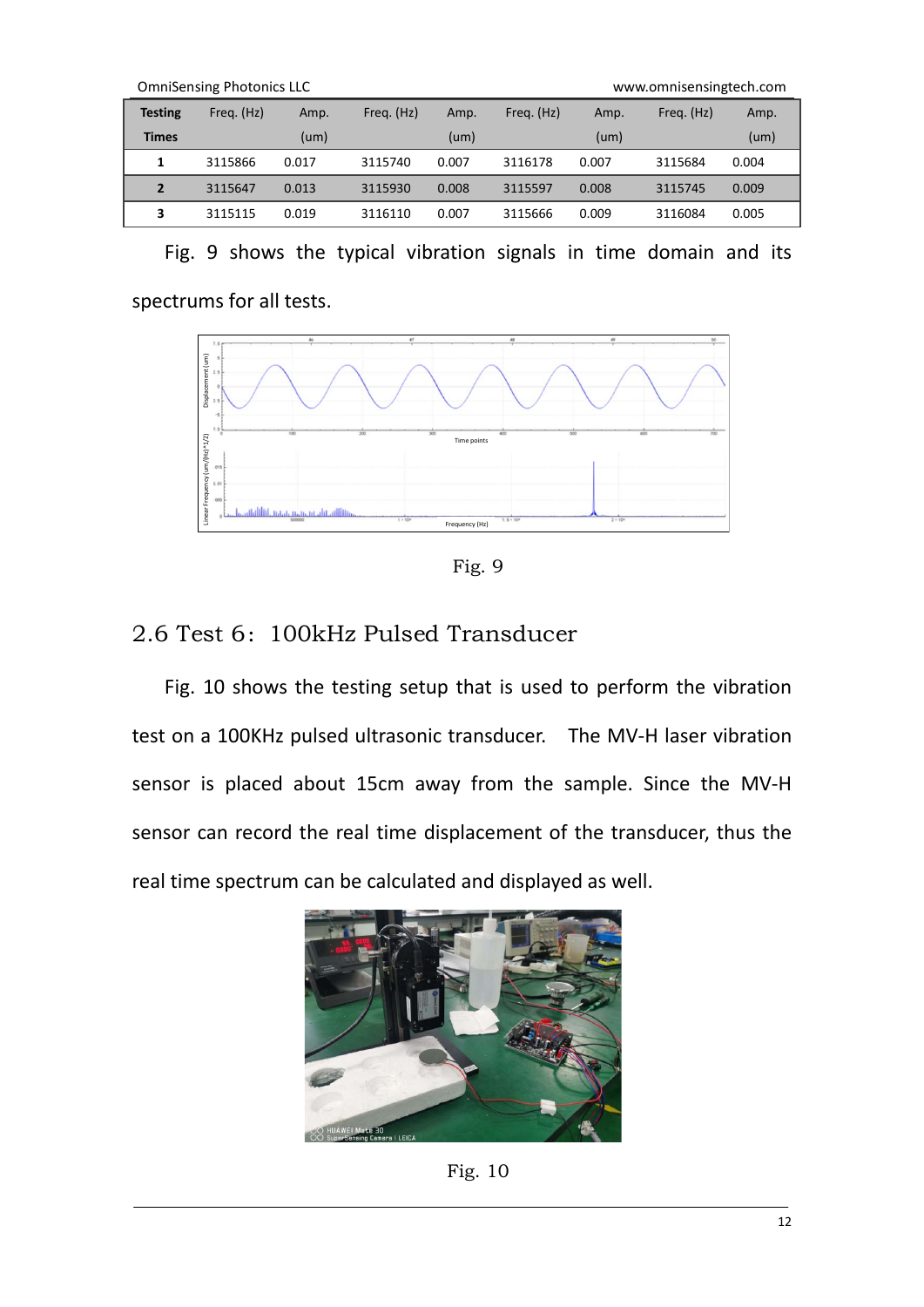Fig. 11 shows the typical real time results.



Fig. 11

# <span id="page-12-0"></span>3. Testing Results Comparison and Analysis

# <span id="page-12-1"></span>3.1 Testing Results Analysis

As stated above, the MV-H laser vibration sensor could record the real time displacement information of the ultrasonic transducer under test due to its 5MSps high speed sampling rate and ~nm scale testing resolution. Thus the user could collect the full information about the transducer, not just its maximum vibration amplitude, but also its real time movement trace in time domain and its associated spectrum contents in frequency domain. It can also be found out whether there is any distortion on the surface of the transducer, or its in-time response under different testing condition. **Example 12 The results Comparison and Analysis**<br> **Example 12 The results Comparison and Analysis**<br> **Example 12 The results Analysis**<br>
3. I Testing Results Analysis<br>
4. As stated above, the MV-H laser vibration sensor coul

The Table 6 compares the results of a series of vibration test performed on the center of a transducer, using several types of sensor including MV-H. It shows that the MV-H has similar performance as the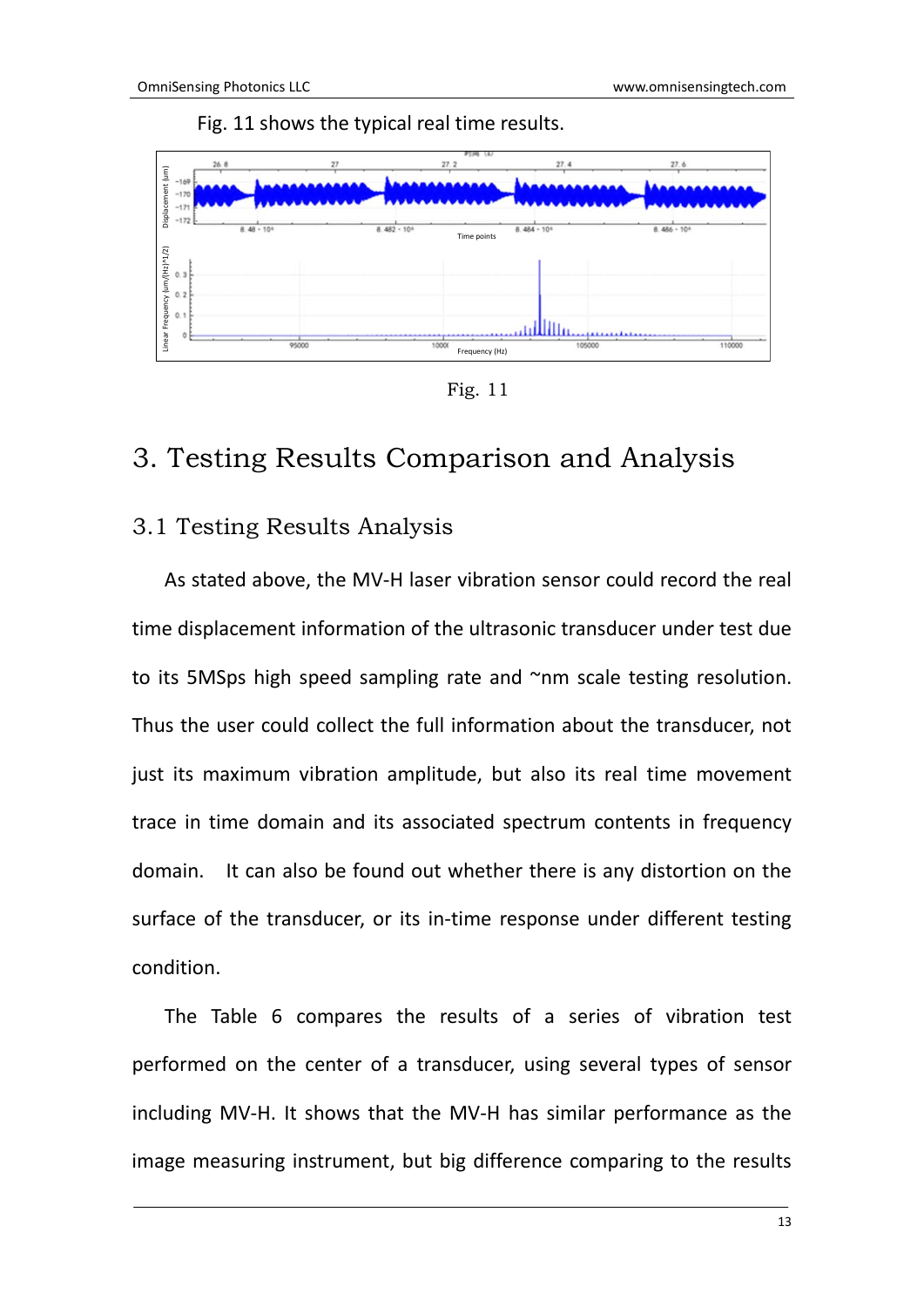using the triangulation sensor. Secondly, the MV-H has the best repeatability.

| Sensor type      |          | <b>Triangulation sensor</b> | <b>Image Measuring</b> |            | OSP MV-H |          |
|------------------|----------|-----------------------------|------------------------|------------|----------|----------|
|                  |          |                             |                        | Instrument |          |          |
| Sample Type      | 20kHz    | 15kHz                       | 20kHz                  | 15kHz      | 20kHz    | 15kHz    |
|                  | $(30\%)$ | $(40\%)$                    | $(30\%)$               | $(40\%)$   | $(30\%)$ | $(40\%)$ |
| 1                | 37.1     | 50                          | 23.5                   | 35.9       | 27.546   | 43.424   |
| $\bf 2$          | 37.7     | 49.6                        | 24.4                   | 35.4       | 27.560   | 44.617   |
| 3                | 37.5     | 51.7                        | 24.2                   | 35.1       | 27.499   | 43.451   |
| $\boldsymbol{4}$ | 34.8     | 50.5                        | 24.1                   | 35.9       | 27.443   | 43.742   |
| 5                | 34.9     | 47.9                        | 22.1                   | 36.3       | 27.506   | 43.450   |
| 6                | 37       | 50.2                        | 23.4                   | 36.6       | 27.753   | 43.629   |
| $\mathbf{7}$     | 37.6     | 51.4                        | 23.9                   | 32.8       | 27.556   | 43.333   |
| 8                | 39.4     | 50.8                        | 23.7                   | 34.7       | 27.571   | 43.439   |
| 9                | 40.2     | 49.9                        | 23.2                   | 35         | 27.509   | 43.628   |
| 10               | 40.4     | 50.7                        | 23.9                   | 33.8       | 27.463   | 43.377   |
| mean             | 37.66    | 50.27                       | 23.64                  | 35.15      | 27.541   | 43.609   |
| std              | 1.93     | 1.06                        | 0.66                   | 1.16       | 0.09     | 0.38     |

Table 6

### <span id="page-13-0"></span>3.2 Technical Benchmarks with Triangulation Method.

Currently, the sensors based on the triangulation method are more frequently used for low-frequency (<100KHz) ultrasonic transducer's vibration amplitude measurement through a statistical approach.

Fig. 12 shows the operational principle for the triangulation sensor, where the received light from the DUT is re-focused and re-imaged on the linear CCD pixel array; the location of this re-focused light beam on the pixel array represents the DUT's displacement. Due the speed limitation of the CCD pixel array, the triangulation sensor cannot precisely record the